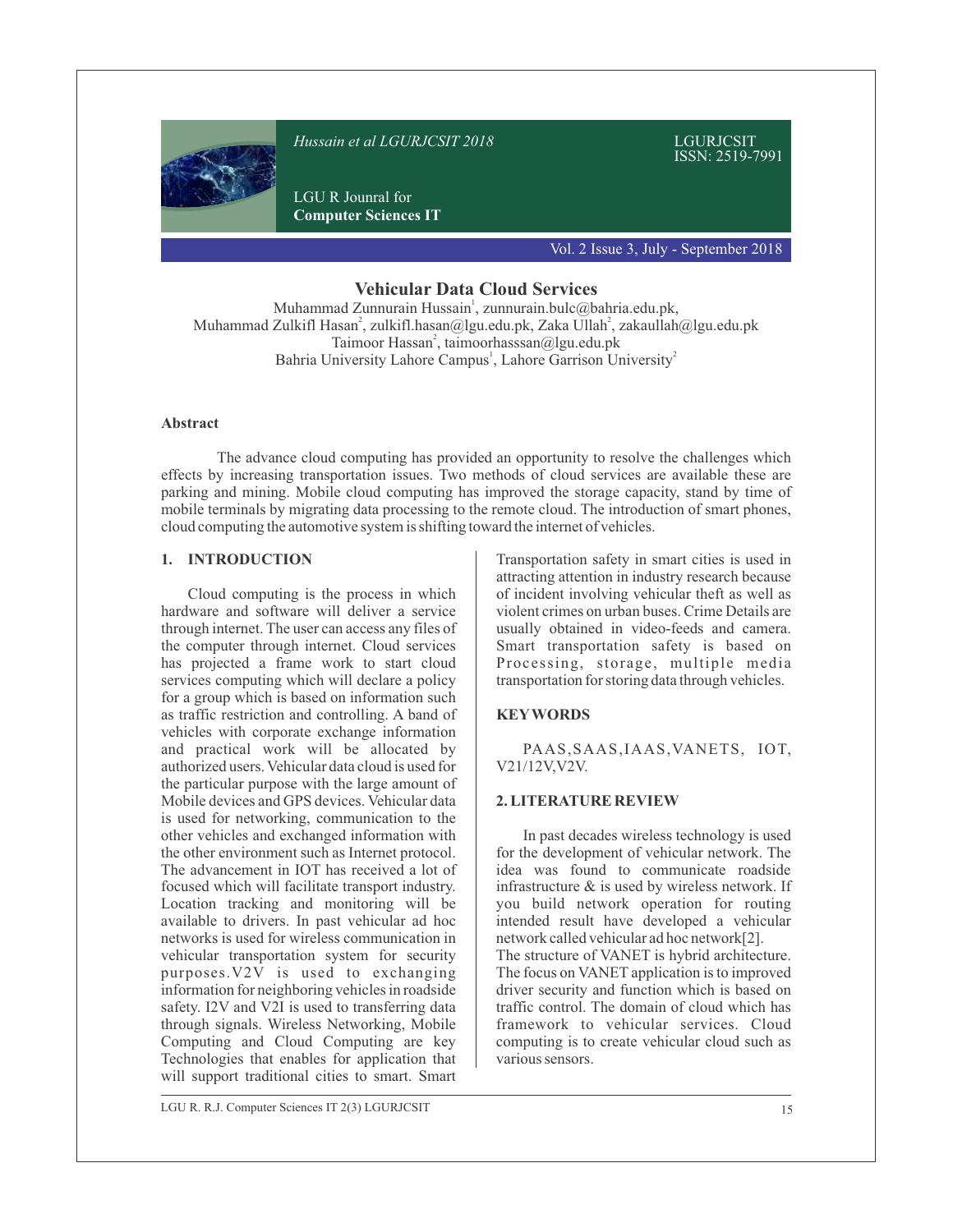A modular approach is applied to vehicular cloud computing to divide a not understandable systems into small sub system. A modular approach is used to build vehicular Cloud services. We can divide a module cloud services by traffic administration, Information processing and mining[1]. Cloud computing includes three services Such as

- **SAAS**
- PAAS
- **IAAS**

These are used to build cloud services. Cloud services are subdivided into parts such as private, public and hybrid cloud. User information query are public cloud; traffic administrator should be hosted by private cloud. Vehicular cloud and hybrid cloud are developed by taxonomy method.

There are three layers of V-Cloud to combine vehicular cyber security system.



*Figure 1: Achievement for Iot based Vehicular data cloud* 

In present, Vehicular cloud was made to interlinked automobiles network into architecture.

## **SERVICES OF IOT BASED VEHICULAR DATACLOUD:**

| <b>SERVICES</b> | <b>DESCRIPTION</b>                                                                                                                                                     |  |
|-----------------|------------------------------------------------------------------------------------------------------------------------------------------------------------------------|--|
| <b>IAAS</b>     | Vehicles provide their<br>networking to other<br>Vehicles through the cloud                                                                                            |  |
| <b>SAAS</b>     | Some vehicles need specific<br>applications that<br>Require large amount of save<br>space                                                                              |  |
| <b>PAAS</b>     | Vehicles services offers a<br>many services<br>Such as Cooperative<br>information services such<br>As traffic information,<br>location warning<br>Parking availability |  |

In the data especially information for VANET explained into two things of Vehicular to vehicular and  $V21/\overline{1}2V$  exchanging information. Investigate systematically of V2V communication focus on how to achieve timely data delivery through mobile vehicular on roads over signal. The data result framework with interlinked buffering.

Aps to improve the quality of data dissemination services. At network Level network resource were managed to requirement for real time and non-real time traffic. Rate less coding technology also applied to improve the efficiency of data dissemination. The limited buffer size of Roadside wireless app and intermittent connectivity between the wireless apps Affect the data dissemination performance. When no vehicle is available can deliver the Data static nodes locates at road intersection keep data and forward routing path available. The mailing and accepting large amount of data from automobiles to signals. A wireless measurement study under different driving condition carried out Vehicle cloud considered as a cloud of vehicles which make available their underutilized with each other to provide services to authorized users. These resources needs to be analyzed dynamically.

The Intelligent transportation system (ITS) is a basic element for sustaining a smart city and IOT play an important role in intelligent transportation system. The advantage of IT'S is reducing traffic accidents. The growth of mobile applications and IOT the question arises how to deal with big transportation data is still an open problem in IOV. Mobile Support of IOV is not been considered cloud computing frameworks. The IOV is composed of vehicular cloud ad hoc networks providing solution these heterogeneous network is not considered in services data. The mobile app services to facilitate the location of vehicular at the same time which is involved central cloud services. Fog computing provides an offload computation from cloud to local fog server. A vehicular fog computing is proposed in which vehicular with resources are used in computational infrastructure and the burden of resource limited vehicles are reduced. Software defined network is composed as the fog computing which is basis of IOV[3].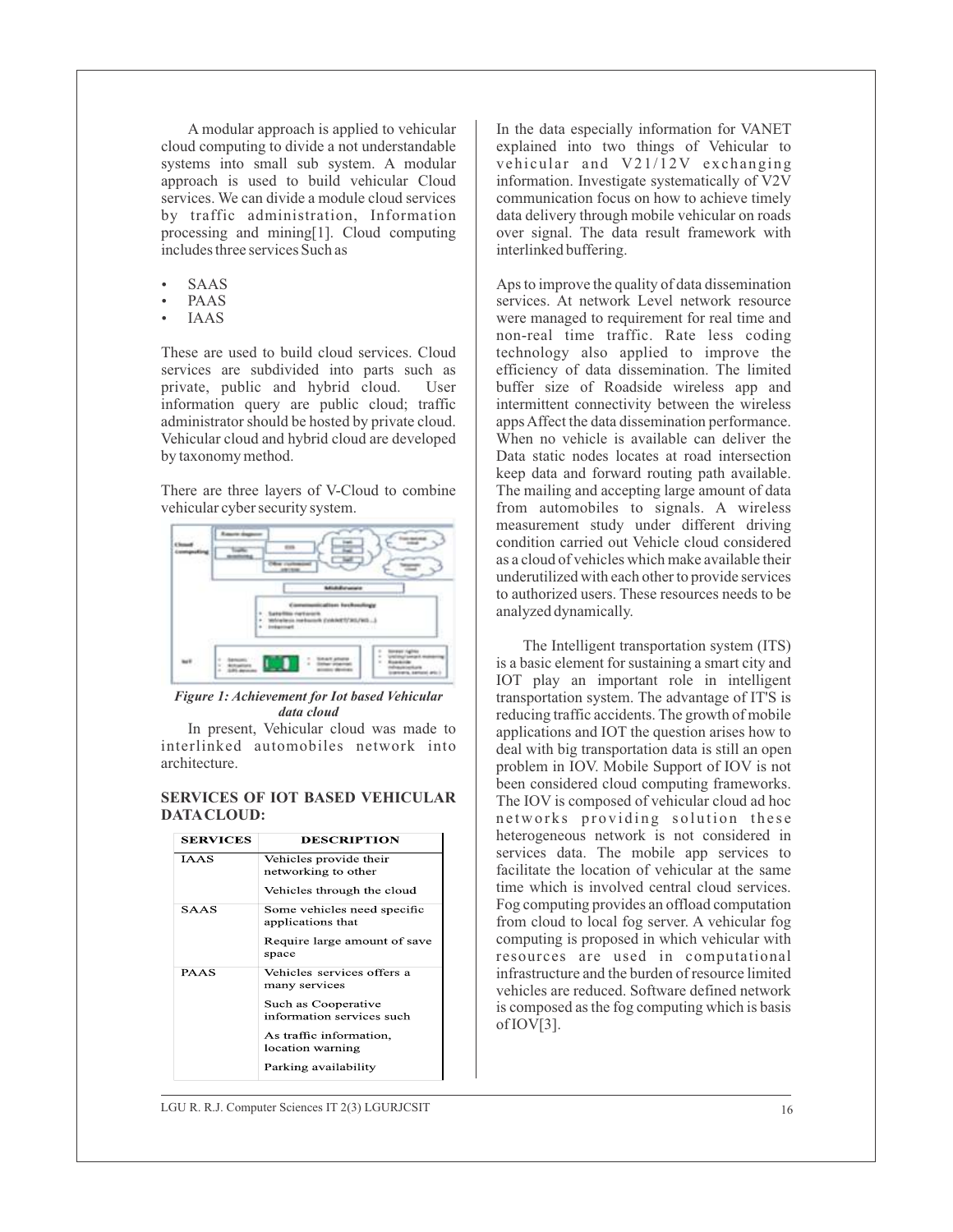

| Features                 | Weak Ties in<br>VNGs        | Strong ties<br>in VSNs |
|--------------------------|-----------------------------|------------------------|
| Relationship<br>Strength | Strangers                   | Acquaintan<br>ces      |
| Meeting<br>Time          | Temporary                   | Regular                |
| Meeting<br>Location      | proximity                   | Unspecified            |
| Contact<br>Method        | Online                      | Offline/Onl<br>ine     |
| Contact time             | Approximately 10<br>minutes | 10<br>minute<br>S      |
| Further<br>Development   | Few                         | Existent               |
| Amount of<br>members     | Large                       | Fixed                  |
| Meeting<br>Frequency     | High                        | Low                    |

The introduction of smart phone, mobile devices, internet and cloud computing the automotive community is transfer to wards the IOV. The Auto 3.0 ecosystem show robotics vehicular a device analysis and transfer information with computing system and other vehicles. Vehicles are the source of IOT system. The core networking technology couples with computation on vehicular sensor data are the part of IOT. The sensor data as a part of smart city which is used to be traffic management System and pollution monitoring. The vehicular sensors generate multi-modal data, support different encoding formats, heterogeneous domain and communicate using different

domains. Vehicular network mostly used IP version 6.6 version of internet protocol not support Mobility, not data centric. Automatic management of interlinked vehicles and their physical resources. Data servers is important for physical delivery and application found. Mobile servers are interlinked with vehicles.

The implementation on trust based management of Vehicular social network and its feedback is based on Vehicular cloud computing architecture[4]. A general trust Management targeting vehicular social network. A Vehicular cloud computing has three layer of communication Architecture for vehicular social network These work continue our work to research a long trust management to save data on vehicular social network and result a feed back plan for a management framework. The Small cell technology is a solution for an advanced growth of signal data services and requirements of signal reached[5]. Small cell base station are low power and low range. On the other hand, long cell base station are high power and high range. The 5G mobile network are the fastest network. The net work of 5G is high speed services [6].The data traveled is fastest then other network. The mobile cloud the data is stored in large amount and data traveled in vehicles is fast then other network[7]. A lot of small base station such as fem to cells are installed in spot hot areas to improve coverage and small cell users [8]. There are many multi users to worked with clouds. Mobile users are play a vital role in vehicular cloud services [9].

### **3. METHODOLOGY**

The methodology used Vehicular ad-hoc networks (VANET). The vehicular ad-hoc network were arranged to backing the connection mid various automobiles and the connection between automobiles and road side infrastructure. The vehicular ad hoc network basically a hybrid structure. It accommodates VANETS for intelligence transportation System. The VANETs application were developed for vehicular manufacture, government Agencies and industrial organization. The main points on Vehicular adhoc network is driver safety improvements and offered traffic monitoring, updates emergency warning and road assistance. The non-safety VANET application such as gaming had been developed. The Research of info dissemination